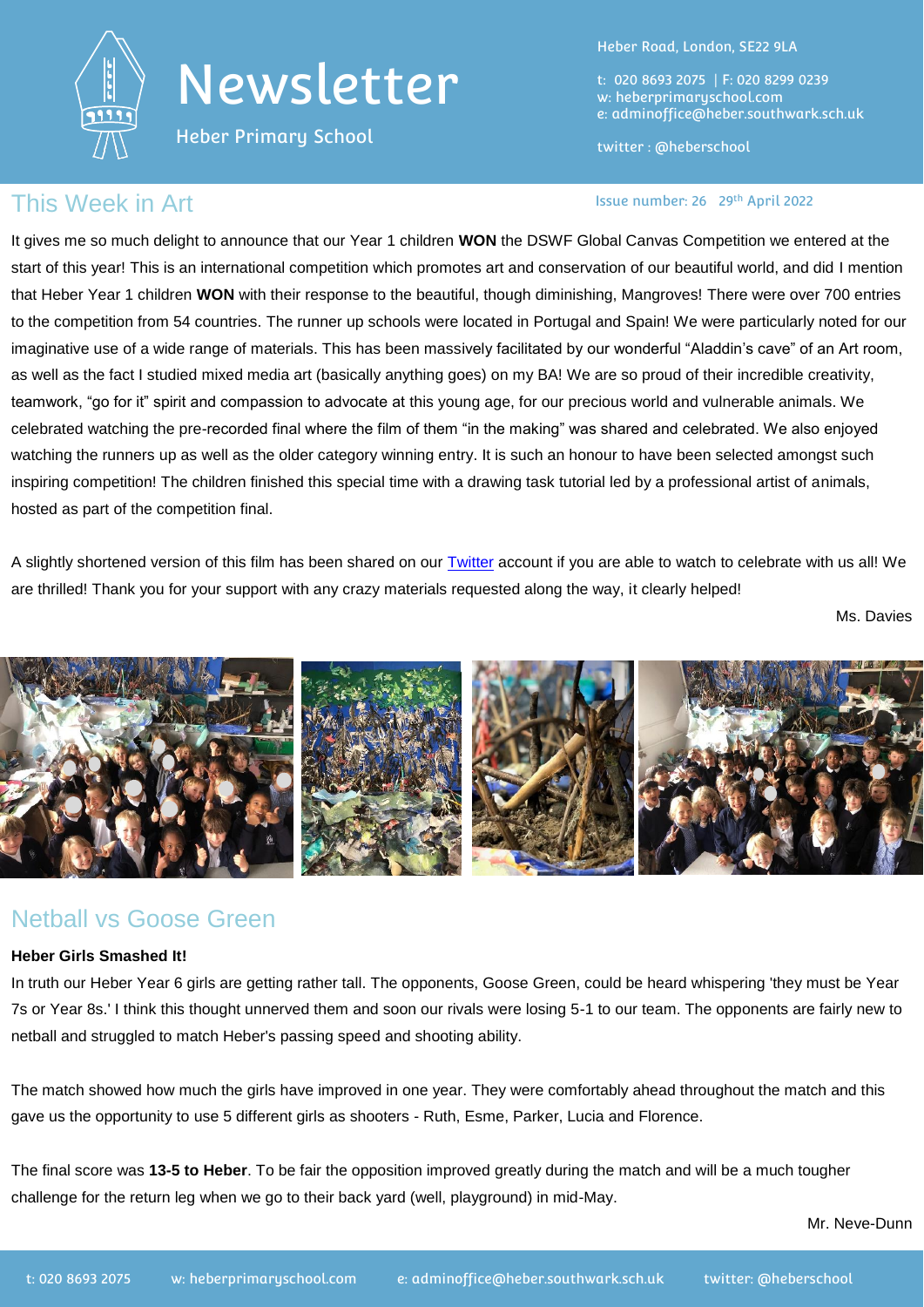

# Newsletter

Heber Primary School

Heber Road, London, SE22 9LA

Congratulations to the following children who were chosen as the Star of the Week for demonstrating our school values this

t: 020 8693 2075 | F: 020 8299 0239 w: heberprimaryschool.com e: [adminoffice@heber.southwark.sch.uk](mailto:adminoffice@heber.southwark.sch.uk)

twitter : @heberschool

Reception – Marlon (RC) and Emmanuella (RP)

Year 1 – Eleanor (1DT) and Samir (1H) Year 2 – Elliot J (2JP) and Isla (2S) Year 3 – Vita (3KE) and Arthur (3N) Year 4 – Jayceon (4C) and Bobo (4N) Year 5 – Alice (5K) and Manilia (5W) Year 6 – Raehim (6A) and Louis (6F)

Stars of the Week

week:

### Academic Excellence Awards

This week in our Merit Assembly we celebrated the successes of a child from each class, who excelled in their learning and produced some outstanding work. Well done to the following children:

- Reception Cleo (RC) and Noa (RP)
- Year 1 Talya (1DT) and Lily Rose (1H)
- Year 2 Reuben (2JP) and Emily (2S)
- Year 3 Luther (3KE) and Olesja (3N)
- Year 4 William (4C) and Jhinae (4N)
- Year 5 Gianni (5K) and Byron (5W)
- Year 6 Nori (6A) and Joe (6F)

## Messages from our P&F

#### **P&F diary dates for May – July**

- **INTERNATIONAL EVENING – THURSDAY 20th MAY 2022, Heber School** World food, music and fun for the whole family at the end of the day. More information to follow!
- **A NIGHT AT THE RACES – FRIDAY 17th JUNE 2022, Heber School** Horses, hats and hooch at Heber after hours… a nod to Ascot! Keep the night free.
- **JUNE COFFEE MORNING FUN – TUESDAY 28th JUNE 2022, 9-10.30am, Heber School** You know the drill. Coffee, cake and chat!
- **2022 SUMMER FAIR EXTRAORDINAIRE – SATURDAY 16th JULY, Heber School** Just think of the fun you had at the Christmas Fair and Easter Fair mixed in with the Heber choir, balmy weather and a perfect Pimms. It's a winning formula!

## Tuesday's Coffee Morning

A big thanks to those of you who popped in for a coffee, cake and chat at Tuesday's Coffee Morning. Great to see you all - hope you enjoyed yourselves and tucked into the delicious array of cakes on offer!

Thank you again to Dalal's grandmother, who baked some fantastic treats for the morning. We hope that you are able to join us for the next coffee morning on Tuesday 28th June a 9:00 am.

| <b>House Points</b> | vided we sall.<br><b>Ndume</b> | <b>Valdez</b> | BUILD THE COLOUR<br>MUTR CIVING UT<br><b>Mycroft</b> | <b>Rigal</b> |
|---------------------|--------------------------------|---------------|------------------------------------------------------|--------------|
| <b>Weekly Total</b> | 494                            | 496           | 482                                                  | 480          |
| <b>Term Total</b>   | 873                            | 874           | 879                                                  | 873          |